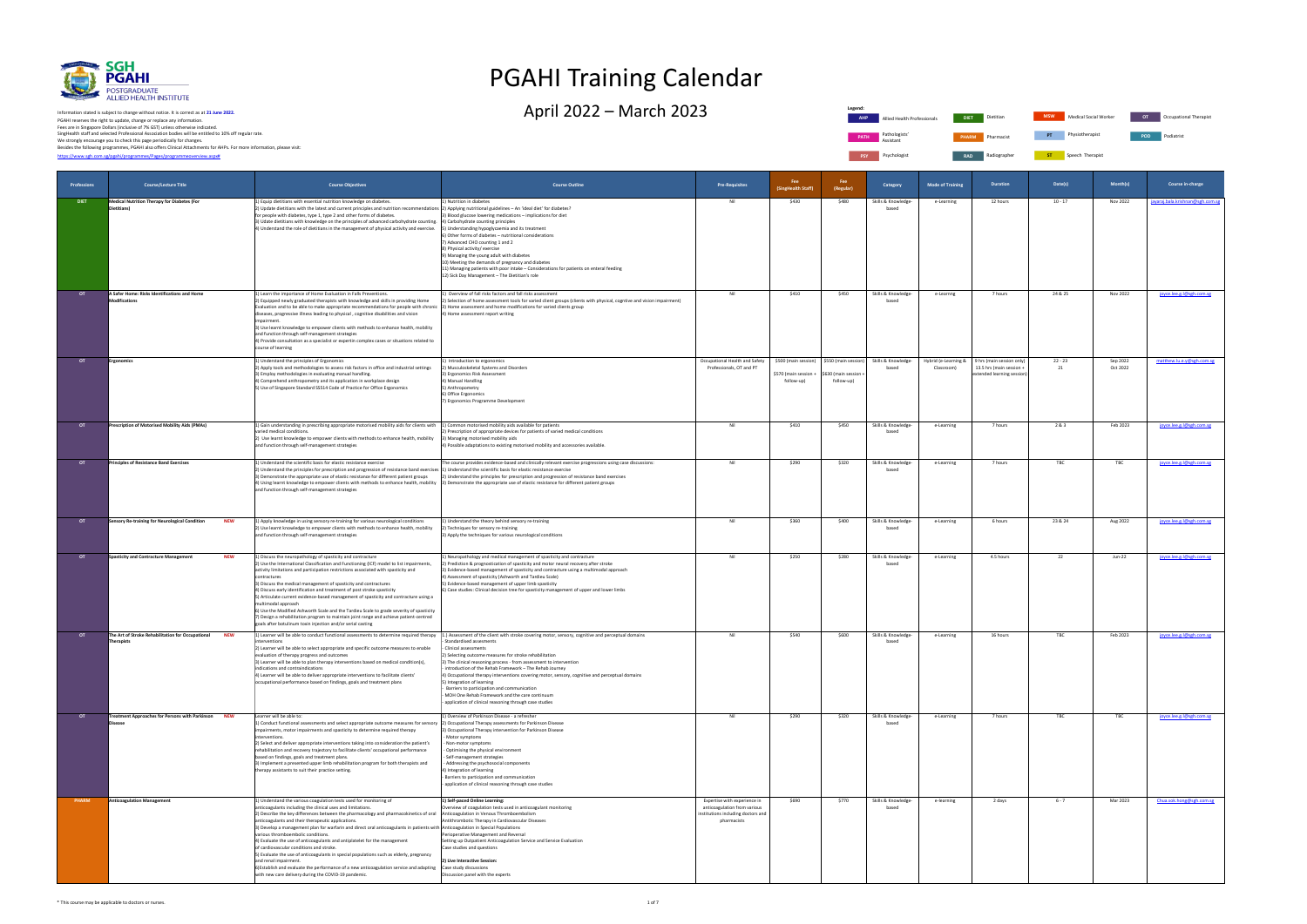

PGAHI reserves the right to update, change or replace any information.<br>Fees are in Singapore Dollars (inclusive of 7% GST) unless otherwise indicated.<br>We strongly encourage you to check this page periodically for changes.<br> Information stated is subject to change without notice. It is correct as at **21 June 2022.**

**PSY** Psychologist **RAD** Radiographer **ST** Speech Therapist **Legend: AHP Allied Health Professionals PATH** Pathologists' Assistant

# PGAHI Training Calendar

 $\Delta$ pril 2022 – March 2023 Dietitian Allied Health Professionals Dietitian Occupational Occupational Occupational Therapistic Occupational Dietitian Occupational Therapistic Occupational Therapistic Occupational Therapist

| <b>DIET</b>  | Dietitian  | <b>MSW</b> | Medical Social Worker | OT         | Occupational Therapist |
|--------------|------------|------------|-----------------------|------------|------------------------|
| <b>PHARM</b> | Pharmacist | PT         | Physiotherapist       | <b>POD</b> | Podiatrist             |

| Professions | <b>Course/Lecture Title</b>                                                                     | <b>Course Objectives</b>                                                                                                                                                                                                                                                                                                                                                                                                                                                                                                                                                                                                                                                                                                                                                                                                                           | <b>Course Outline</b>                                                                                                                                                                                                                                                                                                                                                                                                                                                                                                                                                                                                                                                                                                                                                                                                                                                                                                                                                                                                                                                                                                                | <b>Pre-Requisites</b>                                                                       | <b>Fee</b><br>ingHealth Staff                               | Fee<br>(Regular)                                          | Category                     | <b>Mode of Training</b>            | <b>Duration</b>                                                                     | Date(s)                 | Month(s)                    | Course in-charge          |
|-------------|-------------------------------------------------------------------------------------------------|----------------------------------------------------------------------------------------------------------------------------------------------------------------------------------------------------------------------------------------------------------------------------------------------------------------------------------------------------------------------------------------------------------------------------------------------------------------------------------------------------------------------------------------------------------------------------------------------------------------------------------------------------------------------------------------------------------------------------------------------------------------------------------------------------------------------------------------------------|--------------------------------------------------------------------------------------------------------------------------------------------------------------------------------------------------------------------------------------------------------------------------------------------------------------------------------------------------------------------------------------------------------------------------------------------------------------------------------------------------------------------------------------------------------------------------------------------------------------------------------------------------------------------------------------------------------------------------------------------------------------------------------------------------------------------------------------------------------------------------------------------------------------------------------------------------------------------------------------------------------------------------------------------------------------------------------------------------------------------------------------|---------------------------------------------------------------------------------------------|-------------------------------------------------------------|-----------------------------------------------------------|------------------------------|------------------------------------|-------------------------------------------------------------------------------------|-------------------------|-----------------------------|---------------------------|
| PHARM       | <b>Clinical Reasoning Approach to Pharmacotherapy</b><br>(Gastroenterology & Hepatology)        | 1) To understand the concepts of clinical reasoning framework;<br>diseases and conditions; and<br>3) To critically evaluate current evidences and integrate findings into daily clinical<br>pharmacy practice                                                                                                                                                                                                                                                                                                                                                                                                                                                                                                                                                                                                                                      | 1) Develop clinical reasoning skills of practising pharmacists and all HCPs in managing chronic diseases and conditions;<br>2) To enhance clinical reasoning and decision making skills in the management of chronic 2) The proposed model shall integrate both clinical reasoning processes using case based discussions.                                                                                                                                                                                                                                                                                                                                                                                                                                                                                                                                                                                                                                                                                                                                                                                                           | Pharmacists, Healthcare<br>Professionals with foundational<br>pharmacotherapy knowledge     | \$180                                                       | \$200                                                     | Skills & Knowledge-<br>based | e-learning                         | 1 day                                                                               | 20                      | Aug 2022                    | Chua.sok.hong@sgh.com.sg  |
| <b>PSY</b>  | Basics of Group Psychotherapy: Theory and<br><b>Experiential Learning</b>                       | 1) Identify stages of group development<br>2) Identify group dynamics and resistance<br>3) Process the here-and-now<br>4) Gain direct experience of group theories through experiential learning                                                                                                                                                                                                                                                                                                                                                                                                                                                                                                                                                                                                                                                   | 1) The value and therapeutic factors of group psychotherapy<br>2) A group leader's tasks at each stage of group development<br>3) Essential components of pregroup meetings<br>4) Overview of group process and its utility<br>5) Examples of group resistance and how to address them                                                                                                                                                                                                                                                                                                                                                                                                                                                                                                                                                                                                                                                                                                                                                                                                                                               | Open to Healthcare Professionals                                                            | \$180                                                       | \$200                                                     | Skills & Knowledge-<br>based | e-learning                         | 4 hours                                                                             | $\overline{\mathbf{3}}$ | Jun 2022                    | tessa.koh.m.h@sgh.com.sg  |
|             | Advance Respiratory Care and Exercise Prescription in<br><b>Chronic Lung Disease</b>            | At the end of the course, participants should acquire:<br>1) Advanced understanding of the pathophysiology, diagnosis and management approach<br>of patients with COPD, chronic suppurative lung diseases and ILD<br>2) Advanced skills to assess and provide holistic management for patients with chronic<br>lung disease<br>3) The ability to gather, interpret and synthesise information to evaluate the impact of<br>chronic respiratory disease on quality of life<br>4) Latest knowledge and skills to update existing pulmonary rehabilitation programme or<br>to implement new programmes                                                                                                                                                                                                                                                | 1) COPD, Asthma, Bronchiectasis and Interstitial lung disease (ILD), dysfunctional breathing and hyperventilation syndrome Suitable for physiotherapists with<br>- pathophysiology, diagnosis, assessment & medical management<br>2) Physiotherapy assessment & management of patients with restrictive lung dysfunction<br>3) NIV in chronic lung diseases - indication, prescription & monitoring with practical session<br>4) Physiotherapy management in COPD - adjuncts & IMT, cough assist, vest<br>5) Common medication for people with chronic lung disease<br>6) Physiotherapy assessment & management strategies in patients with dyspnoea secondary to lung disease and<br>dysfunctional breathing<br>7) Overview of pulmonary rehabilitation: indications & programme structures/ phases<br>8) Literature update: Evidence for Pulmonary Rehabilitation<br>9) Commonly used outcome measures, exercise testing, prescription and progression in pulmonary rehabilitation<br>10) Energy Conservation<br>11) Nutrition<br>12) Anxiety management and Smoking Cessation<br>13) Advance Care Planning and Community Services | working experience who are<br>starting to specialise in<br>cardiopulmonary physiotherapy    | \$610                                                       | \$680                                                     | - 8                          | e-Learning                         | 20 hours                                                                            | 28, 29<br>1, 2, 3       | <b>Jul 2022</b><br>Aug 2022 | joyce.lee.g.l@sgh.com.sg  |
| PT          | Advanced Critical Care Physiotherapy - Options for<br>Acute Respiratory and Rehabilitation Care | At the end of the course, participants should acquire:<br>of patients with COPD, chronic suppurative lung diseases and ILD<br>2) Advanced skills to assess and provide holistic management for patients with chronic<br>lung disease<br>3) The ability to gather, interpret and synthesise information to evaluate the impact of<br>chronic respiratory disease on quality of life<br>4) Latest knowledge and skills to update existing pulmonary rehabilitation programme or<br>to implement new programmes                                                                                                                                                                                                                                                                                                                                       | 1) Advanced understanding and working knowledge of intensive care medicine<br>1) Advanced understanding of the pathophysiology, diagnosis and management approach 2) New generations of mechanical ventilators and patients monitoring devices, and their physiotherapy implications<br>3) Emerging body of evidence supporting the roles of physiotherapy in pulmonary care and exercise rehabilitation in critical<br>care setting                                                                                                                                                                                                                                                                                                                                                                                                                                                                                                                                                                                                                                                                                                 | Physiotherapists with some<br>working experience in ICU                                     | \$860                                                       | \$960                                                     | Skills & Knowledge-<br>based | Hybrid (e-Learning &<br>Classroom) | 20.4 hours                                                                          | 31<br>1, 2, 5, 6        | Aug 2022<br>Sep 2022        | joyce.lee.g.l@sgh.com.sg  |
| PT          | <b>Clinical Reasoning in Musculoskeletal Physiotherapy</b><br>(Will not be offered in FY22)     | 1) Outline contemporary biopsychosocial approaches for management of musculoskeletal (1) Introduction to Clinical Reasoning Frameworks for Musculoskeletal Physiotherapy<br>disorders<br>2) Formulate differential diagnoses of musculoskeletal disorders and evaluate the most<br>likely diagnosis.<br>3) Rationalise and prioritise treatment selections for effective management of<br>musculoskeletal disorders.                                                                                                                                                                                                                                                                                                                                                                                                                               | 2) Understanding Pain<br>3) Pain Pharmacology and Management<br>4) Clinical Reasoning: Subjective Interview<br>5) Musculoskeletal Clinical Translation Framework<br>7) Tissue and Fracture Healing<br>8) Group Discussions and Case Studies                                                                                                                                                                                                                                                                                                                                                                                                                                                                                                                                                                                                                                                                                                                                                                                                                                                                                          | Physiotherapists with 2 - 5 years<br>of working experience in the<br>Musculoskeletal field. | \$540                                                       | \$600                                                     | Skills & Knowledge-<br>based | e-learning                         | 18 hours                                                                            | 27, 28, 31              | Oct 2022<br>Nov 2022        | tessa.koh.m.h@sgh.com.sg  |
| PT          | <b>Clinical Reasoning in Stroke Rehabilitation</b>                                              | 1) Understand acute stroke medical management for cerebral infarcts and haemorrhage.<br>2) Understand medical management of stroke patients in sub-acute and chronic phases.<br>3) Use the International Classification of Functioning, Disability and Health (ICF) model as 3) Stroke impairments<br>a framework for clinical reasoning in management of people after stroke.<br>4) Prioritise physiotherapy interventions based on analysis of impairments contributing to  5) Incorporating intensity of practice in clinic<br>activity limitations.<br>5) Implement strategies to manage patients with behavioural and mood disorders after<br>6) Standardise and interpret outcome measure to measure efficacy of clinical intervention<br>in stroke rehabilitation.                                                                          | 1) Hyperacute stroke management<br>2) Medical management of stroke patients in sub-acute and chronic phases<br>4) Task Analysis and Treatment: Sit to stand and Standing, Walking<br>) Normal Gait & Pathological Gait<br>7) Management of behavioural and mood disorders after stroke<br>8) Outcome measures in stroke                                                                                                                                                                                                                                                                                                                                                                                                                                                                                                                                                                                                                                                                                                                                                                                                              | Nil                                                                                         | \$500                                                       | \$550                                                     | Skills & Knowledge<br>based  | e-Learning                         | 16 hours                                                                            | 16, 17, 20, 21          | Mar 2023                    | joyce.lee.g.l@sgh.com.sg  |
| PT.         | Ergonomics                                                                                      | 1) Understand the principles of Ergonomics<br>2) Apply tools and methodologies to assess risk factors in office and industrial settings<br>3) Employ methodologies in evaluating manual handling.<br>4) Comprehend anthropometry and its application in workplace design<br>5) Use of Singapore Standard SS514 Code of Practice for Office Ergonomics                                                                                                                                                                                                                                                                                                                                                                                                                                                                                              | 1) Introduction to ergonomics<br>2) Musculoskeletal Systems and Disorders<br>3) Ergonomics Risk Assessment<br>4) Manual Handling<br>5) Anthropometry<br>Office Ergonomics<br>7) Ergonomics Programme Development                                                                                                                                                                                                                                                                                                                                                                                                                                                                                                                                                                                                                                                                                                                                                                                                                                                                                                                     | Occupational Health and Safety<br>Professionals, OT and PT                                  | \$500 (main session)<br>\$570 (main session +<br>follow-up) | \$550 (main session)<br>\$630 (main session<br>follow-up) | Skills & Knowledge-<br>based | Hybrid (e-Learning &<br>Classroom) | 9 hrs (main session only)<br>13.5 hrs (main session +<br>extended learning session) | $22 - 23$<br>21         | Sep 2022<br>Oct 2022        | matthew.lu.e.y@sgh.com.sg |
| PT.         | Evidence-based Practice in Phyiotherapy                                                         | At the end of the course, participants should be able to:<br>1) Conduct efficient and systematic search of medical literature that relates to a clinical<br>question<br>2) Appraise the quality of a clinical research based on its methodology<br>3) Interpret the results of common types of clinical research:<br>4) Observation studies, quasi-experimental studies, experimental studies and review<br>studies<br>5) Assess the external validity and generalizability of a research study                                                                                                                                                                                                                                                                                                                                                    | 1) Processes of evidence-based medicine (EBM) and study design<br>2) Question formulation PICO<br>3) Pragmatic literature search<br>4) Descriptive statistics & Statistical inferences<br>5) Binary data & Continuous data<br>6) Correlation<br>7) Regression<br>8) RCT appraisal<br>9) Systematic reviews & Meta-analysis                                                                                                                                                                                                                                                                                                                                                                                                                                                                                                                                                                                                                                                                                                                                                                                                           | Nil                                                                                         | \$540                                                       | \$600                                                     | Skills & Knowledge-<br>based | e-Learning                         | 18 hours<br>(8 hours self-paced<br>learning; 10 hours live<br>online)               | 10, 17, 24, 31          | May 2022                    | joyce.lee.g.l@sgh.com.sg  |
| PT          | <b>Fundamentals of Chronic Pain Management for</b><br><b>NEW</b><br><b>Clinicians</b>           | 1) Understand the differences between pain and nociception<br>2) Describe clinical distinctions between acute and persistent pain<br>3) Appreciate the various contributors to pain within the biopsychosocial model<br>4) Develop an understanding of a multidisciplinary team in self-management of a patient 4) Treatment of pain<br>with chronic pain<br>5) Discuss essential concepts/details of mechanisms that contribute to pain<br>6) Integrate a biopsychosocial approach to assessment and management of pain problem  7) Physiotherapy management of chronic pain<br>7) Learn about existing psychological approaches to chronic pain<br>8) Describe available treatment options for the management of pain and the underlying<br>principles for their mode of action<br>9) Be able to apply knowledge obtained towards clinical cases | 1) Introduction to pain<br>2) Assessment of pain<br>3) Pain mechanisms<br>5) Psychological approaches for chronic pain management<br>6) Medical management of chronic pain (pharmacological and interventional/procedural)<br>8) Case studies                                                                                                                                                                                                                                                                                                                                                                                                                                                                                                                                                                                                                                                                                                                                                                                                                                                                                        | Open to healthcare professionals<br>dealing with patients with chronic<br>pain              | \$350                                                       | \$390                                                     | Skills & Knowledge-<br>based | e-Learning                         | 8 hours                                                                             | 6, 7                    | Jun 2022                    | tessa.koh.m.h@sgh.com.sg  |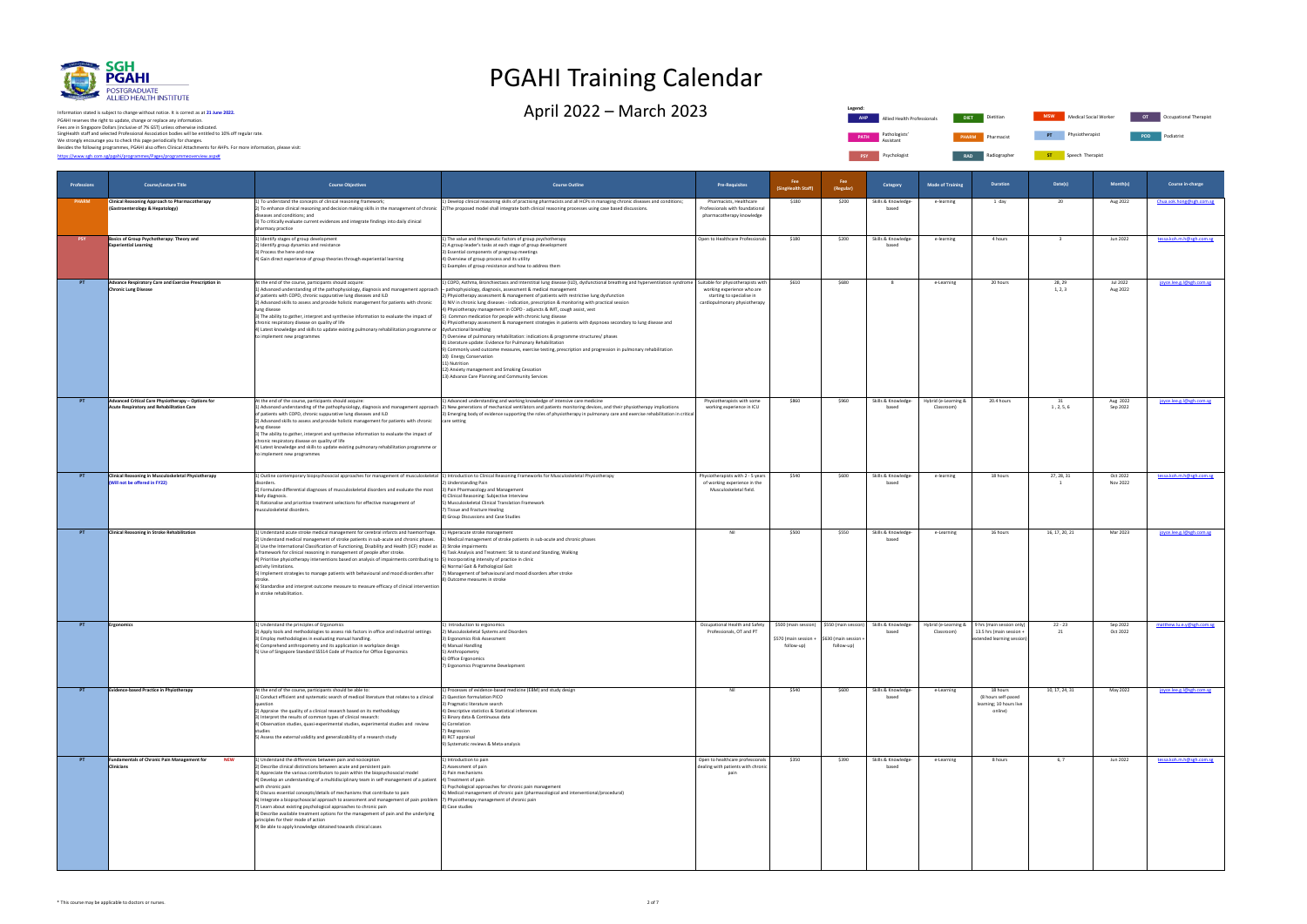

PGAHI reserves the right to update, change or replace any information.<br>Fees are in Singapore Dollars (inclusive of 7% GST) unless otherwise indicated.<br>We strongly encourage you to check this page periodically for changes.<br> Information stated is subject to change without notice. It is correct as at **21 June 2022.**

**Legend: PATH** Pathologists' Assistant **PSY** Psychologist **RAD Radiographer** 

# PGAHI Training Calendar

April 2022 — March 2023 Dietitian Allied Health Professionals Diet Dietitian Mesury Medical Social Worker of Occupational Therapist



**Radiographs** Speech Therapist

| Professions | <b>Course/Lecture Title</b>                                                                                          | <b>Course Objectives</b>                                                                                                                                                                                                                                                                                                                                                                                                                                                                                                                                                                                                                                                                                                                                                                                                  | <b>Course Outline</b>                                                                                                                                                                                                                                                                                                                                                                                                                                                                                                                                                                                                                                                                                                                | <b>Pre-Requisites</b>                                                                                    | Fee<br>(SingHealth Staff) | Fee<br>(Regular) | Category                     | <b>Mode of Training</b>            | <b>Duration</b> | Date(s)                               | Month(s)             | Course in-charge         |
|-------------|----------------------------------------------------------------------------------------------------------------------|---------------------------------------------------------------------------------------------------------------------------------------------------------------------------------------------------------------------------------------------------------------------------------------------------------------------------------------------------------------------------------------------------------------------------------------------------------------------------------------------------------------------------------------------------------------------------------------------------------------------------------------------------------------------------------------------------------------------------------------------------------------------------------------------------------------------------|--------------------------------------------------------------------------------------------------------------------------------------------------------------------------------------------------------------------------------------------------------------------------------------------------------------------------------------------------------------------------------------------------------------------------------------------------------------------------------------------------------------------------------------------------------------------------------------------------------------------------------------------------------------------------------------------------------------------------------------|----------------------------------------------------------------------------------------------------------|---------------------------|------------------|------------------------------|------------------------------------|-----------------|---------------------------------------|----------------------|--------------------------|
| PT          | Introduction to General Movement Assessment and NEW<br>Early Intevention for Preterm Infants                         | 1) Understand the basics of Prechtl General Movement Assessment and its basic<br>application in neonatal period<br>2) Understand the difference of application of the assessment in acute and community<br>settings for preterm infants<br>3) Differentiate the typical and atypical movement of preterm infants at term age                                                                                                                                                                                                                                                                                                                                                                                                                                                                                              | 1) Introduction to General Movement Assessment (GMA)<br>2) GMA in acute setting - the Neonatal Intensive Care Unit<br>3) Neurodevelopmental Care and Early Intervention practices for Preterm Infants in Children's Hospital<br>4) GMA in community-based setting - the practices in CerebralPalsy Alliance                                                                                                                                                                                                                                                                                                                                                                                                                          | Nil                                                                                                      | \$320                     | \$350            | Skills & Knowledge-<br>based | e-Learning                         | 4 hours         | $21 - 22$                             | <b>Jul-22</b>        | joyce.lee.g.l@sgh.com.sg |
| PT.         | Physiotherapy Assessment & Management of Cervical<br><b>Disorders</b>                                                | At the end of the course, the participants should be able to:<br>1) Plan, prioritise and perform a physical examination for the cervical, upper cervical and<br>cervico-scapular region<br>2) Discuss and demonstrate differential diagnosis of common cervical, upper cervical, and S) Cervicogenic headache, dizziness, and the upper cervical spine<br>cervico-scapular dysfunction<br>3) Understand the importance of thoracic spine function on cervical spine disorders<br>4) Provide effective management strategies based on a clinical reasoning framework<br>5) Formulate a treatment plan and exercise programme that will address relevant<br>impairments and maximise recovery and function<br>6) Appreciate the principles spinal surgery and imaging and their implications on<br>physiotherapy management | 1) Cervical Assessment & Management<br>2) Cervical surgeries, Imaging<br>3) Assessment of nervous system<br>4) Post op Cervical Management, progression, precautions<br>6) Influence of the Thoracic spine on neck pain<br>7) Exercises for motor control<br>8) Case studies                                                                                                                                                                                                                                                                                                                                                                                                                                                         | Physiotherapists with 1-2 years of<br>outpatient musculoskeletal<br>experiences                          | \$520                     | \$580            | Skills & Knowledge-<br>based | Hybrid (e-Learning &<br>Classroom) | 16 hours        | $6,7^*, 13^*, 14$<br>*Classroom-based | Feb 2023             | tessa.koh.m.h@sgh.com.sg |
| PT          | Physiotherapy Assessment & Management of Lower<br>Quadrant Disorders                                                 | At the end of the course, participants should be able to:<br>1) Efficiently perform a physical assessment of the hip and knee.<br>2) Discuss and clinically reason through the differential diagnoses<br>3) of common lower quadrant dysfunction.<br>4) Formulate an effective treatment plan for lower quadrant dysfunctions.<br>5) Interpret basic radiological findings for the knee.                                                                                                                                                                                                                                                                                                                                                                                                                                  | 1) Assessment & management of the knee<br>2) Rehabilitation for the injured patient post ACL injury<br>3) Updates for rehabilitation post total knee arthroplasty<br>4) Introduction to musculoskeletal imaging for the knee<br>5) Assessment & management of the hip complex<br>6) Introduction to musculoskeletal imaging for the knee<br>7) Assessment & management of running injuries                                                                                                                                                                                                                                                                                                                                           | Physiotherapists with 2-5 years of<br>working experience in the area of<br>musculoskeletal physiotherapy | \$590                     | \$650            | Skills & Knowledge-<br>based | e-Learning                         | 18 hours        | 4, 5, 6, 8                            | Jul 2022             | tessa.koh.m.h@sgh.com.sg |
| PT.         | <b>Principles of Resistance Band Exercises</b>                                                                       | 1) Understand the scientific basis for elastic resistance exercise<br>2) Understand the principles for prescription and progression of resistance band exercises 1) Understand the scientific basis for elastic resistance exercise<br>3) Demonstrate the appropriate use of elastic resistance for different patient groups<br>4) Using learnt knowledge to empower clients with methods to enhance health, mobility 3) Demonstrate the appropriate use of elastic resistance for different patient groups<br>and function through self-management strategies                                                                                                                                                                                                                                                            | The course provides evidence-based and clinically relevant exercise progressions using case discussions:<br>2) Understand the principles for prescription and progression of resistance band exercises                                                                                                                                                                                                                                                                                                                                                                                                                                                                                                                               | Nil                                                                                                      | \$290                     | \$320            | Skills & Knowledge-<br>based | e-Learning                         | 7 hours         | TBC                                   | TBC                  | joyce.lee.g.l@sgh.com.sg |
| PT          | <b>Problem-solving in Respiratory Care</b>                                                                           | At the end of the course, participants should acquire:<br>1) The skills to assess, identify indications, precautions and contraindications & prioritise<br>the respiratory problems amendable to physiotherapy techniques<br>2) Advanced knowledge on the rationale and scientific basis supporting the various<br>cardiorespiratory therapy techniques<br>3) Abilities to identify physiotherapy techniques and adjuncts that are suitable for<br>different respiratory issues<br>4) Practical skills to manage the various respiratory physiotherapy adjuncts                                                                                                                                                                                                                                                           | 1) Clinical reasoning model<br>2) Ineffective secretion clearance<br>3 Inadequate respiratory volume<br>4) Increased work of breathing<br>Hands-on demonstration via Zoom for the following topics:<br>5) Manual assisted Cough, MIE, Smart vest, Acapella, Bubble PEP<br>6) Breath stacking, insufflation<br>7) EzyPAP<br>8) Bagging / Manual hyperinflation<br>9) Positioning, breathing techniques, energy conservation<br>10) Outcome measures                                                                                                                                                                                                                                                                                   | Nil                                                                                                      | \$520                     | \$580            | Skills & Knowledge-<br>based | e-Learning                         | 16 hours        | 10, 11, 14, 15                        | Nov 2022             | joyce.lee.g.l@sgh.com.sg |
| PT          | SENSE MAKING: Advance X-Ray and CT Imaging of the<br><b>Chest for Physiotherapists</b>                               | 1) Understand the common terms used in CXR and Chest CT.<br>2) Understand the relevant technical parameters and scanning protocols used for CXR and 2) Radiological appearances of chest pathologies in CXR and chest CT.<br>Chest CT.<br>3) Recognise core radiological anatomy of CXR and Chest CT.<br>4) Distinguish between normal and abnormal radiological appearances of chest and lung<br>pathologies.<br>5) Apply the acquired knowledge in their routine clinical practice for better patient<br>management and outcome.                                                                                                                                                                                                                                                                                        | 1) Normal anatomy and normal variant in CXR and chest CT.<br>3) Learn to navigate the image viewer in chest CT.                                                                                                                                                                                                                                                                                                                                                                                                                                                                                                                                                                                                                      | 1) Knowledge in human chest<br>anatomy<br>2) Knowledge in basic chest<br>radiography                     | \$410                     | \$450            | Skills & Knowledge-<br>based | e-Learning                         | 2 half days     | 25<br>$\overline{1}$                  | Oct 2022<br>Nov 2022 | Chua.sok.hong@sgh.com.sg |
| PT          | Sensory Re-training for Neurological condition<br><b>NEW</b>                                                         | 1) Apply knowledge in using sensory re-training for various neurological conditions<br>2) Use learnt knowledge to empower clients with methods to enhance health, mobility<br>and function through self-management strategies                                                                                                                                                                                                                                                                                                                                                                                                                                                                                                                                                                                             | 1) Understand the theory behind sensory re-training<br>2) Techniques for sensory re-training<br>3) Apply the techniques for various neurological conditions                                                                                                                                                                                                                                                                                                                                                                                                                                                                                                                                                                          | Nil                                                                                                      | \$360                     | \$400            | Skills & Knowledge-<br>based | e-Learning                         | 6 hours         | 23 & 24                               | Aug 2022             | joyce.lee.g.l@sgh.com.sg |
| PT          | <b>Spasticity and Contracture Management</b><br><b>NEW</b>                                                           | 1) Discuss the neuropathology of spasticity and contracture<br>2) Use the International Classification and Functioning (ICF) model to list impairments,<br>activity limitations and participation restrictions associated with spasticity and<br>contractures<br>3) Discuss the medical management of spasticity and contractures<br>4) Discuss early identification and treatment of post stroke spasticity<br>5) Articulate current evidence-based management of spasticity and contracture using a<br>multimodal approach<br>6) Use the Modified Ashworth Scale and the Tardieu Scale to grade severity of spasticity<br>7) Design a rehabilitation program to maintain joint range and achieve patient-centred<br>goals after botulinum toxin injection and/or serial casting                                         | 1) Neuropathology and medical management of spasticity and contracture<br>2) Prediction & prognostication of spasticity and motor neural recovery after stroke<br>3) Evidence-based management of spasticity and contracture using a multimodal approach<br>4) Assessment of spasticity (Ashworth and Tardieu Scale)<br>5) Evidence-based management of upper limb spasticity<br>6) Case studies: Clinical decision tree for spasticity management of upper and lower limbs                                                                                                                                                                                                                                                          | Nil                                                                                                      | \$250                     | \$280            | Skills & Knowledge-          | e-Learning                         | 4.5 hours       | 22                                    | Jun-22               | joyce.lee.g.l@sgh.com.sg |
| <b>PT</b>   | Telepulmonary Rehabilitation<br><b>NEW</b>                                                                           | lung diseases<br>2) Considerations in setting up a pulmonary rehabilitation telerehab programme<br>3) Participate in a telerehab simulation session                                                                                                                                                                                                                                                                                                                                                                                                                                                                                                                                                                                                                                                                       | 1) Literature updates on the evidence of pulmonary rehabilitation in people with chronic 1) Literature updates on exercise recommendations in people with chronic lung disease, after exacerbations; delivery of<br>2) Challenges/Evolution in endurance and strength, exercise testing and prescription<br>3) Tips on optimising compliance, facilitating behaviour change and motivational interviewing in a group setting<br>4) Delivering quality pulmonary rehab telerehab programme<br>5) Home based assessments behind the screen<br>6) Principles in establishing and delivering high quality low cost home based and telerehab programmes; safety<br>considerations<br>7) Simulation of a pulmonary rehab telerehab session | Nil                                                                                                      | \$430                     | \$480            | Skills & Knowledge-<br>based | e-Learning                         | 8 hours         | 12 & 13                               | Sep-22               | joyce.lee.g.l@sgh.com.sg |
| PT          | Virtual reality, Optokinetic Training and Telehealth for NEW<br>Patients with Vestibular Disorders: A Paradigm Shift | At the end of the course, participants will be able to:<br>1) Discuss how to prepare for a physiotherapy vestib telehealth service for patients with<br>vestibular disorders<br>2) Perform a vestibular assessment of patients with vestibular disorders via Telehealth<br>3) Develop and implement a treatment plan for patients with vestibular disorders via<br>Telehealth<br>4) Assess and treat patients with BPPV via Telehealth<br>5) Identify red flags and have a follow-up strategy<br>6) Discuss the efficacy of virtual reality including optokinetic training in patients with<br>vestibular disorders<br>7) Discuss ways to implement virtual reality and optokinetic training in current clinical<br>practice                                                                                              | 1) The use of the newer methods of vestibular rehabilitation including virtual reality, optokinetic training and the use of<br>Telehealth in the delivery of vestibular rehabilitation.<br>2) Clear structure and guidance on the use of these modalities including performing virtual examinations of the vestibular<br>and balance system.                                                                                                                                                                                                                                                                                                                                                                                         | Intermediate practitioners who<br>are already treating patients with<br>vestibular disorders             | \$720                     | \$800            | Skills & Knowledge-<br>based | e-Learning                         | 16 hours        | TBC                                   | Jan or Feb 2023      | joyce.lee.g.l@sgh.com.sg |

\* This course may be applicable to doctors or nurses. 3 of 7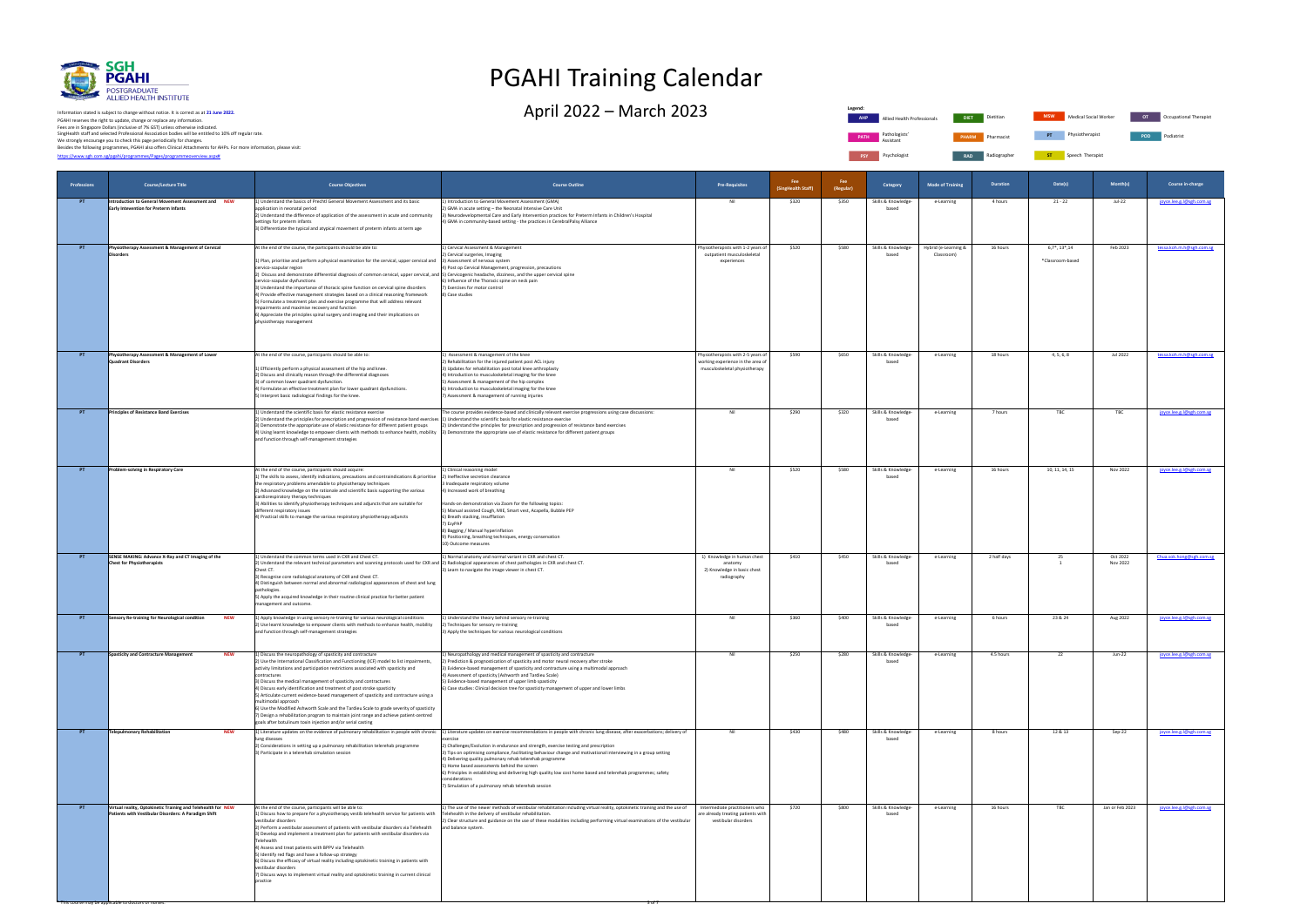

PGAHI reserves the right to update, change or replace any information.<br>Fees are in Singapore Dollars (inclusive of 7% GST) unless otherwise indicated.<br>We strongly encourage you to check this page periodically for changes.<br> Information stated is subject to change without notice. It is correct as at **21 June 2022.**

**Legend: PATH** Pathologists' Assistant **PSY** Psychologist **RAD Radiographer** 

# PGAHI Training Calendar

April 2022 — March 2023 Dietitian Allied Health Professionals Diet Dietitian Mew Medical Social Worker or Occupational Therapist



**ST** Speech Therapist

| Professions | <b>Course/Lecture Title</b>                                                                         | <b>Course Objectives</b>                                                                                                                                                                                                                                                                                                                                                                                                                                                                                                                                                                                                                                                                                                                                                                                                                                                                                                                                                                                                                        | <b>Course Outline</b>                                                                                                                                                                                                                                                                                                                                                                                                                                                                                                                                                                                                                                                                                                                                | <b>Pre-Requisites</b>                                                                                                                                                                                                                                                   | Fee<br>(SingHealth Staff) | Fee<br>(Regular) | Category                     | <b>Mode of Training</b> | <b>Duration</b> | Date(s)                                          | Month(s)                                     | Course in-charge                                               |
|-------------|-----------------------------------------------------------------------------------------------------|-------------------------------------------------------------------------------------------------------------------------------------------------------------------------------------------------------------------------------------------------------------------------------------------------------------------------------------------------------------------------------------------------------------------------------------------------------------------------------------------------------------------------------------------------------------------------------------------------------------------------------------------------------------------------------------------------------------------------------------------------------------------------------------------------------------------------------------------------------------------------------------------------------------------------------------------------------------------------------------------------------------------------------------------------|------------------------------------------------------------------------------------------------------------------------------------------------------------------------------------------------------------------------------------------------------------------------------------------------------------------------------------------------------------------------------------------------------------------------------------------------------------------------------------------------------------------------------------------------------------------------------------------------------------------------------------------------------------------------------------------------------------------------------------------------------|-------------------------------------------------------------------------------------------------------------------------------------------------------------------------------------------------------------------------------------------------------------------------|---------------------------|------------------|------------------------------|-------------------------|-----------------|--------------------------------------------------|----------------------------------------------|----------------------------------------------------------------|
| PT          | Vestibular Rehabilitation                                                                           | 1) Outline the anatomy and physiology of the vestibular system.<br>2) Describe the possible causes of dizziness/vertigo and imbalance<br>3) Differentiate between central, peripheral and other causes of dizziness/vertigo,<br>including benign paroxysmal positional vertigo (BPPV), vestibular neuritis and<br>cervicogenic dizziness.<br>4) Describe typical laboratory-based tests of vestibular and hearing function and interpret 6) Benign paroxysmal positional vertigo management (Cupulolithiasis and canalithiasis)<br>common findings. These include calorics and hearing tests.<br>5) Perform a basic bedside evaluation of a patient with dizziness/vertigo. These include<br>oculomotor and positional tests, with and without the use of frenzel lenses.<br>6) Form a basic evaluation of balance under varying sensory conditions and interpret the<br>findines<br>7) Develop an evidence-based treatment program for balance and dizziness, including<br>BPPV, with measurable, functional outcomes from assessment findings | 1) Anatomy and physiology of the vestibular system<br>2) Common vestibular disorders and differential diagnosis<br>3) Vestibular Function Tests<br>4) Elements of a vestibular assessment including in acute settings<br>5) Oculomotor examination<br>) Assessment of gait and balance<br>8) Exercises used in vestibular rehabilitation                                                                                                                                                                                                                                                                                                                                                                                                             | Nil                                                                                                                                                                                                                                                                     | \$500                     | \$560            | Skills & Knowledge-<br>based | e-Learning              | 17 hours        | 16, 17, 22, 23<br>14                             | Nov 2022<br>Dec 2022                         | joyce.lee.g.l@sgh.com.sg                                       |
| <b>POD</b>  | Podopaediatrics - The Growing Foot<br><b>NEW</b>                                                    | 1) Understand the basic principles of child development milestones in order to recognise [1] Overview of child developmental milestones and ontogeny<br>normal and abnormal development<br>2) To gain a greater appreciation for the different factors involved in both the assessment  3) Conditions affecting the lower limb in children<br>and management of a child<br>3) Be able to conduct a physical examination of children's feet and acknowledge structural - Physical therapy<br>differences and child gait patterns<br>4) Be able to implement relevant management plans to common paediatric foot<br>abnormalities, such as flat feet, in-toe and club foot<br>5) To be able to differentiate the different needs and approaches for implementing<br>management plans for children as opposed to adults                                                                                                                                                                                                                            | 2) Clinical assessment of pediatric patients and identification of abnormalities<br>4) Treatment approaches in clinical practice for the various types of conditions including:<br>- Serial casting<br>- Role of orthotics                                                                                                                                                                                                                                                                                                                                                                                                                                                                                                                           | Nil                                                                                                                                                                                                                                                                     | \$590                     | \$650            | Skills & Knowledge-<br>based | e-Learning              | 14 hours        | 7 to 10                                          | Nov 2022                                     | tessa.koh.m.h@sgh.com.sg                                       |
| <b>RAD</b>  | SENSE MAKING: Advance X-Ray and CT Imaging of the<br><b>Chest for Physiotherapists</b>              | 1) Understand the common terms used in CXR and Chest CT.<br>2) Understand the relevant technical parameters and scanning protocols used for CXR and 2) Radiological appearances of chest pathologies in CXR and chest CT.<br>Chest CT.<br>3) Recognise core radiological anatomy of CXR and Chest CT.<br>4) Distinguish between normal and abnormal radiological appearances of chest and lung<br>pathologies.<br>5) Apply the acquired knowledge in their routine clinical practice for better patient<br>management and outcome.                                                                                                                                                                                                                                                                                                                                                                                                                                                                                                              | 1) Normal anatomy and normal variant in CXR and chest CT.<br>3) Learn to navigate the image viewer in chest CT.                                                                                                                                                                                                                                                                                                                                                                                                                                                                                                                                                                                                                                      | 1) Knowledge in human chest<br>anatomy<br>2) Knowledge in basic chest<br>radiography                                                                                                                                                                                    | \$410                     | \$450            | Skills & Knowledge-<br>based | e-Learning              | 2 half days     | 25                                               | Oct 2022<br>Nov 2022                         | Chua.sok.hong@sgh.com.sg                                       |
| <b>RAD</b>  | The Missing Link: Appreciate Radiographic Projections<br>through Image Interpretation<br>Cancelled) | 1) Identify and describe acute abnormality in the upper and lower extremities.<br>2) Recognise normal variants that mimic acute abnormalities in the upper and lower<br>extremities.<br>3) Apply image interpretation knowledge to upper and lower extremities during<br>radiographic positioning.                                                                                                                                                                                                                                                                                                                                                                                                                                                                                                                                                                                                                                                                                                                                              | 1) Upper Extremity: image interpretation, common pitfalls and normal variants.<br>2) Lower Extremity: image interpretation, common pitfalls and normal variants.<br>3) Radiographic projection modifications to demonstrate upper and lower extremities abnormalities.                                                                                                                                                                                                                                                                                                                                                                                                                                                                               | At least 3 years of experience in<br>general radiography                                                                                                                                                                                                                | \$450                     | \$500            | Skills & Knowledge-<br>based | e-Learning              | 2 half days     | TBC                                              | Oct 2022                                     | Chua.sok.hong@sgh.com.sg                                       |
| <b>RAD</b>  | <b>Ultrasound Elastography Course</b>                                                               | 1) Describe the principles of strain and shear-wave<br>2) Differentiate between strain and shear-wave elastography<br>of liver fibrosis & cirrhosis, musculo-tendinous pathologies and breast lesions<br>4) Recognize the normal and abnormal features of liver, musculo-tendinous and breast<br>tissues evaluated using ultrasound elastography                                                                                                                                                                                                                                                                                                                                                                                                                                                                                                                                                                                                                                                                                                | 1) Musculo-tendinous elastography: principle, technique, applications, potential pitfalls and diagnostic performance<br>2) Liver elastography: principle, technique, applications, potential pitfalls and diagnostic performance<br>3) Discuss the clinical application of strain and shear-wave elastography in the evaluation  3) Breast elastography: principle, technique, applications, potential pitfalls and diagnostic performance<br>4) Practical demonstration                                                                                                                                                                                                                                                                             | 1. Participants should preferably<br>have knowledge in basic<br>ultrasound<br>2. Participants should preferably<br>have basic skill in performing<br>ultrasound scan                                                                                                    | \$360                     | \$400            | Skills & Knowledge-<br>based | e-Learning              | 1 half day      | 29                                               | Oct 2022                                     | Chua.sok.hong@sgh.com.sg                                       |
| AHP         | A Safer Home: Risks Identifications and Home<br><b>Modifications</b>                                | 1) Learn the importance of Home Evaluation in Falls Preventions.<br>2) Equipped newly graduated therapists with knowledge and skills in providing Home<br>Evaluation and to be able to make appropriate recommendations for people with chronic 3) Home assessment and home modifications for varied clients group<br>diseases, progressive illness leading to physical, cognitive disabilities and vision<br>npairment<br>3) Use learnt knowledge to empower clients with methods to enhance health, mobility<br>and function through self-management strategies<br>4) Provide consultation as a specialist or expertin complex cases or situations related to<br>course of learning                                                                                                                                                                                                                                                                                                                                                           | 1) Overview of fall risks factors and fall risks assessment<br>2) Selection of home assessment tools for varied client groups (clients with physical, cogntive and vision impairment)<br>4) Home assessment report writing                                                                                                                                                                                                                                                                                                                                                                                                                                                                                                                           | Nil                                                                                                                                                                                                                                                                     | \$410                     | \$450            | Skills & Knowledge-<br>based | e-Learnng               | 7 hours         | 24 & 25                                          | Nov 2022                                     | joyce.lee.g.l@sgh.com.sg                                       |
| AHP         | Basics of Group Psychotherapy: Theory and<br><b>Experiential Learning</b>                           | 1) Identify stages of group development<br>2) Identify group dynamics and resistance<br>3) Process the here-and-now<br>4) Gain direct experience of group theories through experiential learning                                                                                                                                                                                                                                                                                                                                                                                                                                                                                                                                                                                                                                                                                                                                                                                                                                                | 1) The value and therapeutic factors of group psychotherapy<br>2) A group leader's tasks at each stage of group development<br>3) Essential components of pregroup meetings<br>4) Overview of group process and its utility<br>5) Examples of group resistance and how to address them                                                                                                                                                                                                                                                                                                                                                                                                                                                               | Open to Healthcare Professionals                                                                                                                                                                                                                                        | \$180                     | \$200            | Skills & Knowledge-<br>based | e-learning              | 4 hours         | $\overline{\mathbf{3}}$                          | Jun 2022                                     | tessa.koh.m.h@sgh.com.sg                                       |
| <b>AHP</b>  | <b>Biostatistics for Research (SPSS) Basic and</b><br>Intermediate                                  | Equip participants with the knowledge and skills to design a database and perform basic<br>data processing and analysis.                                                                                                                                                                                                                                                                                                                                                                                                                                                                                                                                                                                                                                                                                                                                                                                                                                                                                                                        | 1) Defining Data<br>2) Introduction to Clinical Research Methodology<br>3) Quantitative Analysis: Parametric and Non-Parametric tests<br>4) Merging files. Exporting files from Excel & Access. Syntax commands<br>5) Recording data, logical and compute statements. Charts & graphs<br>6) Qualitative Analysis: Determining associations between categorical variables - Chi square, Fisher's Exact and McNemar<br>test. Use of Odds Ratios and Relative Risks<br>7) Correlation & Linear Regression Association between Quantitative Variables<br>8) Logistic Regression<br>9) Survival Analysis<br>10) Kaplan Meier and Cox regression for Analysis of Quantitative Data with Censoring<br>11) Exercises & Q&A (at the end of each training day) | Participants should have statistical<br>knowledge and have computer<br>skills (Microsoft Windows and<br>Excel). This course is not suitable<br>for beginners in statistics                                                                                              | \$500                     | \$560            | Pedagogy & Research          | e-Learning              | 14 hours        | $25 - 28$<br>$25 - 28$<br>$19 - 22$<br>$21 - 24$ | Apr 2022<br>Jul 2022<br>Sep 2022<br>Nov 2022 | jayaraj.bala.krishnan@sgh.com.sg;<br>matthew.lu.e.y@sgh.com.sg |
| <b>AHP</b>  | <b>Biostatistics for Research (Advance)</b>                                                         | Equip participants with the knowledge and skills to design a database and perform data<br>processing and analysis. There will be exercises for participants to practice.                                                                                                                                                                                                                                                                                                                                                                                                                                                                                                                                                                                                                                                                                                                                                                                                                                                                        | 1) Basic and Intermediate Revisit<br>2) Multinomial, Ordinal & Conditional Logistic Regression<br>3) Linear Regression vs General Linear Model (GLM)<br>4) Linear Mixed Models & GLM<br>5) Repeated Measures GLM vs Mixed Model<br>6) Generalized Estimating Equations (GEE)<br>7) Poisson Regression & Weighted Logistic Regression<br>8) ROC Analysis - Development of Risk Score Models<br>9) Principal Components Analysis, Factor & Reliability Analysis<br>10) Exercises and Q&A (at the end of each training day)                                                                                                                                                                                                                             | This course is recommended for<br>participants who have previously<br>enrolled for the Biostatistics for<br>Research (Basic/Intermediate)<br>Course.<br>Participants should have statistical<br>knowledge and have computer<br>skills (Microsoft Windows and<br>Excel). | \$590                     | \$650            | Pedagogy & Research          | e-Learning              | 14 hours        | $23 - 26$<br>$17 - 20$                           | May 2022<br>Oct 2022                         | jayaraj.bala.krishnan@sgh.com.sg                               |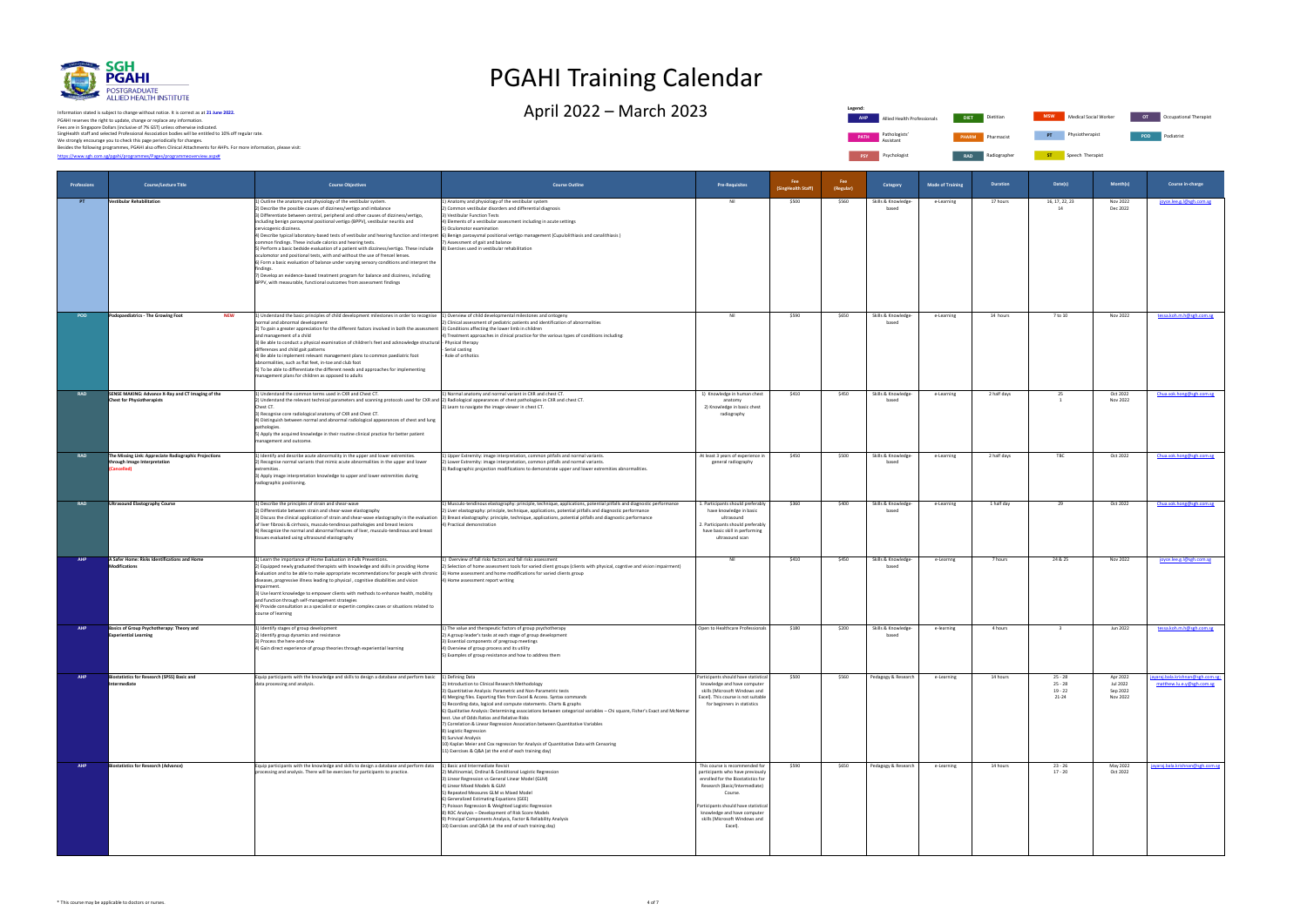

PGAHI reserves the right to update, change or replace any information.<br>Fees are in Singapore Dollars (inclusive of 7% GST) unless otherwise indicated.<br>We strongly encourage you to check this page periodically for changes.<br> Information stated is subject to change without notice. It is correct as at **21 June 2022.**

**PSY** Psychologist **RAD** Radiographer **ST** Speech Therapist **Legend: AHP Allied Health Professionals PATH** Pathologists' Assistant

# PGAHI Training Calendar

 $\Delta$ pril 2022 – March 2023 Dietitian Allied Health Professionals Merry Ott of the United Health Professionals

| <b>DIET</b>  | Dietitian  | <b>MSW</b> | Medical Social Worker | OT  | Occupational Therapist |
|--------------|------------|------------|-----------------------|-----|------------------------|
| <b>PHARM</b> | Pharmacist | PT         | Physiotherapist       | POD | Podiatrist             |

|                    |                                                                                            |                                                                                                                                                                                                                                                                                                                                                                                                                                                                                                                                                                                                                                                                                                                                                                                                                                                   |                                                                                                                                                                                                                                                                                                                                                                                                                                                                                                                                                                                                                                                                                                                                                                                                                                                                                                                                                                                                                                                                                                                                                                                                                         |                                                                                                                                           | <b>Fee</b>         | Fee       |                                |                         |                                  |                                        |                          |                                  |
|--------------------|--------------------------------------------------------------------------------------------|---------------------------------------------------------------------------------------------------------------------------------------------------------------------------------------------------------------------------------------------------------------------------------------------------------------------------------------------------------------------------------------------------------------------------------------------------------------------------------------------------------------------------------------------------------------------------------------------------------------------------------------------------------------------------------------------------------------------------------------------------------------------------------------------------------------------------------------------------|-------------------------------------------------------------------------------------------------------------------------------------------------------------------------------------------------------------------------------------------------------------------------------------------------------------------------------------------------------------------------------------------------------------------------------------------------------------------------------------------------------------------------------------------------------------------------------------------------------------------------------------------------------------------------------------------------------------------------------------------------------------------------------------------------------------------------------------------------------------------------------------------------------------------------------------------------------------------------------------------------------------------------------------------------------------------------------------------------------------------------------------------------------------------------------------------------------------------------|-------------------------------------------------------------------------------------------------------------------------------------------|--------------------|-----------|--------------------------------|-------------------------|----------------------------------|----------------------------------------|--------------------------|----------------------------------|
| <b>Professions</b> | <b>Course/Lecture Title</b>                                                                | <b>Course Objectives</b>                                                                                                                                                                                                                                                                                                                                                                                                                                                                                                                                                                                                                                                                                                                                                                                                                          | <b>Course Outline</b>                                                                                                                                                                                                                                                                                                                                                                                                                                                                                                                                                                                                                                                                                                                                                                                                                                                                                                                                                                                                                                                                                                                                                                                                   | <b>Pre-Requisites</b>                                                                                                                     | (SingHealth Staff) | (Regular) | Category                       | <b>Mode of Training</b> | <b>Duration</b>                  | Date(s)                                | Month(s)                 | Course in-charge                 |
| <b>AHP</b>         | Breaking the Silence: Communicating with Children & NEW<br><b>Adults with Hearing Loss</b> | At the end of the course, participants will be able to:<br>1) identify the types and degree of hearing loss in children and in adults and technological 1) Introduction to hearing loss: types and degree of hearing loss.<br>solutions that would benefit patients with hearing loss.<br>2) acquire different communication modes available for people with hearing loss.<br>3) list the challenges faced by the hearing impaired population.<br>4) know support available for patients with hearing loss.<br>5) apply relevant skills to support patients with hearing loss.                                                                                                                                                                                                                                                                    | Day 1: Understanding and Diagnosing Hearing Loss in Children & Adults<br>2) Diagnosing hearing loss in children and adults.<br>3) Technology available for varying degrees of hearing loss.<br>4) Putting it all together: Interpreting a patient's audiogram, identifying hearing challenges in patients and knowing where<br>to direct them.<br>5) Information on the support available for the hearing impaired in Singapore.<br>6) The link between untreated hearing loss and dementia/ cognitive decline.<br>7) Techniques to communicating with a hearing-impaired person in day-to-day interactions.<br>Day 2: Intervention for Children with Hearing Loss<br>1) Communication options available for the hearing-impaired person.<br>2) Introduction to the Auditory-Verbal Approach: Teaching children with hearing loss to listen and talk.<br>3) Understanding the importance of parent participation in a child's listening journey.<br>4) Children: Understanding the importance of early intervention and understanding neuroplasticity.<br>5) Auditory-Verbal techniques to develop speech and spoken language through audition.<br>6) Case Studies (2 case studies: 1 ideal case study; 1 Late starter) | Any healthcare professional<br>working with people with hearing<br>loss.                                                                  | \$380              | \$420     | Skills & Knowledge-<br>based   | e-Learnng               | 8 hours<br>(4 hours per session) | 10-11                                  | Nov 2022                 | sharon.ho.shu.phing@sgh.com.sg   |
| <b>AHP</b>         | <b>Clinical Reasoning Approach to Pharmacotherapy</b><br>(Gastroenterology & Hepatology)   | 1) To understand the concepts of clinical reasoning framework;<br>diseases and conditions; and<br>3) To critically evaluate current evidences and integrate findings into daily clinical<br>pharmacy practice                                                                                                                                                                                                                                                                                                                                                                                                                                                                                                                                                                                                                                     | 1) Develop clinical reasoning skills of practising pharmacists and all HCPs in managing chronic diseases and conditions;<br>2) To enhance clinical reasoning and decision making skills in the management of chronic 2) The proposed model shall integrate both clinical reasoning processes using case based discussions.                                                                                                                                                                                                                                                                                                                                                                                                                                                                                                                                                                                                                                                                                                                                                                                                                                                                                              | Pharmacists, Healthcare<br>Professionals with foundational<br>pharmacotherapy knowledge                                                   | \$180              | \$200     | Skills & Knowledge-<br>based   | e-learning              | 1 day                            | 20                                     | Aug 2022                 | Chua.sok.hong@sgh.com.sg         |
| <b>AHP</b>         | <b>Compassion Focused Therapy (CFT)</b>                                                    | from others and compassion to self.<br>2) Understand how CFT may be applied to clients with different problems in which there<br>is a non-affiliative relationship with self and/or others (e.g anxiety, depression, shame,<br>etc.).                                                                                                                                                                                                                                                                                                                                                                                                                                                                                                                                                                                                             | 1) Understand the flows of compassion: compassion to others, being open to compassion  1) Evolutionary functional analysis advances our understanding of mental health difficulties and in particular the<br>mportance of the evolution of attachment, caring and affiliation as part of the human affect motivation and regulation<br>syster<br>2) Three system affect regulation model (threat, drive and affiliative-soothing) which informs compassion-focused<br>nterventions.<br>3) Key compassion-focused skills including the use of the breath and body postures, the practice of compassion focused<br>magery, the use of compassionate mind training to build the "compassionate self", employing the "compassionate self" to<br>engage with areas of personal difficulty, and building supportive social relationships.                                                                                                                                                                                                                                                                                                                                                                                     | Open to Healthcare Professionals                                                                                                          | \$790              | \$880     | Skills & Knowledge-<br>based   | e-learning              | 21 hours                         | 9, 10 & 11                             | May 2022                 | tessa.koh.m.h@sgh.com.sg         |
| <b>AHP</b>         | <b>Cultivating a Growth Mindset in Building Resilience NEW</b>                             | 1) Explore current thinking on resilience and growth mindset<br>2) Examine our thinking and beliefs associated with growth and change<br>3) Cultivate a mindset that facilitates resilience<br>4) Develop skills and strategies for our personal growth and that of our clients                                                                                                                                                                                                                                                                                                                                                                                                                                                                                                                                                                   | Day 1<br>1) Welcome and Introductions<br>2) Personal best hopes from this workshop<br>3) Share personal examples and stories of resilience<br>4) Review current research and thinking on resilience<br>5) Review current research and thinking on Growth Mindset - Carol Dweck<br>6) Myths and common thinking associated with mistakes and failures<br>7) Social contexts and its impact on attitudes and perceptions<br>8) Summary and takeaways<br>1) Cultivating strategies for resilience training<br>2) Personal Examples<br>3) Examples from Resilience Training<br>4) Examples from Carol Dweck<br>5) Examples from Solution Focused Practice<br>6) Integration and practical applications<br>7) Practice - developing conversations with clients<br>8) Practice - self-coaching for resilience<br>9) Summary and takeaways                                                                                                                                                                                                                                                                                                                                                                                     | Nil                                                                                                                                       | \$300              | \$330     | Skills & Knowledge-<br>based   | e-learning              | 6 hours                          | 1& 2                                   | Aug 2022                 | tessa.koh.m.h@sgh.com.sg         |
| <b>AHP</b>         | Developing Leadership Capabilities & Effectiveness                                         | 1) Understand principles and insights into leadership<br>2) Apply knowledge and skills learnt<br>Develop into not merely good, but an extraordinary and effective leader                                                                                                                                                                                                                                                                                                                                                                                                                                                                                                                                                                                                                                                                          | 1) Great Leaders Make a Great Difference<br>2) Character is the Essence of Leadership<br>3) Leadership Principles and Skills<br>4) Leadership Styles: Using the Right One<br>5) Leadership and Teams<br>6) Legacy of Leadership: Develop Your People                                                                                                                                                                                                                                                                                                                                                                                                                                                                                                                                                                                                                                                                                                                                                                                                                                                                                                                                                                    | Heads of departments, individuals<br>managing teams, or high<br>potentials for leadership positions<br>are welcome to attend this course. | \$460              | \$510     | Leadership &<br>Communications | e-Learning              | 2 days                           | 1st run - 11 & 18<br>2nd run - 14 & 21 | Oct 2022<br>Feb 2023     | chua.sok.hong@sgh.com.sg         |
| <b>AHP</b>         | <b>Diabetes Nutrition Course</b>                                                           | 1) Educate multidisciplinary diabetes healthcare providers with basic yet important<br>utrition knowledge on diabetes<br>2) Debunk misconceptions surrounding diet and diabetes<br>3) Emphasize the importance of using self-blood glucose monitoring as a tool to better<br>achieve the control of blood glucose level and to see how different foods affect blood<br>glucose levels                                                                                                                                                                                                                                                                                                                                                                                                                                                             | 1) Nutrition in diabetes management<br>2) Diabetes nutrition recommendations - current updates<br>3) Eating with Diabetes<br>4) Meal Planning with Diabetes<br>5) Armchair supermarket tour                                                                                                                                                                                                                                                                                                                                                                                                                                                                                                                                                                                                                                                                                                                                                                                                                                                                                                                                                                                                                             | Nil                                                                                                                                       | \$180              | \$200     | Skills & Knowledge-<br>based   | e-Learning              | 3.5 hours                        | 15                                     | Sep 2022                 | jayaraj.bala.krishnan@sgh.com.sg |
| <b>AHP</b>         | <b>Essential Counselling Skills Course</b>                                                 | 1) Understanding what counselling is<br>2) Acquire effective counselling skills<br>3) Application of a problem-solving structure to facilitate positive intervention.                                                                                                                                                                                                                                                                                                                                                                                                                                                                                                                                                                                                                                                                             | 1) Introduction to Counseling<br>2) Person of a helper: Building self-awareness<br>3) Seven Principles of Casework<br>4) Basic Attending Behaviours<br>5) Basic listening skills<br>6) The Problem-Solving Approach (PADI)                                                                                                                                                                                                                                                                                                                                                                                                                                                                                                                                                                                                                                                                                                                                                                                                                                                                                                                                                                                              | Nil                                                                                                                                       | \$340              | \$380     | Skills & Knowledge-<br>based   | e-Learning              | 7 hours                          | $31 - 1$<br>$2 - 3$                    | Oct/Nov 2022<br>Mar 2023 | jayaraj.bala.krishnan@sgh.com.sg |
| <b>AHPs</b>        | <b>Fundamentals of Chronic Pain Management for</b><br><b>NEW</b><br><b>Clinicians</b>      | At the end of the course, the participants should be able to:<br>1) Understand the differences between pain and nociception<br>2) Describe clinical distinctions between acute and persistent pain<br>3) Appreciate the various contributors to pain within the biopsychosocial model<br>4) Develop an understanding of a multidisciplinary team in self-management of a patient<br>with chronic pain<br>5) Discuss essential concepts/details of mechanisms that contribute to pain<br>6) Integrate a biopsychosocial approach to assessment and management of pain problem<br>7) Learn about existing psychological approaches to chronic pain<br>8) Describe available treatment options for the management of pain and the underlying<br>principles for their mode of action<br>9) Be able to apply knowledge obtained towards clinical cases | 1) Introduction to pain<br>2) Assessment of pain<br>3) Pain mechanisms<br>4) Treatment of pain<br>5) Psychological approaches for chronic pain management<br>6) Medical management of chronic pain (pharmacological and interventional/procedural)<br>7) Physiotherapy management of chronic pain<br>8) Case studies                                                                                                                                                                                                                                                                                                                                                                                                                                                                                                                                                                                                                                                                                                                                                                                                                                                                                                    | Open to healthcare professionals<br>dealing with patients with chronic<br>pain                                                            | \$350              | \$390     | Skills & Knowledge-<br>based   | e-Learning              | 8 hours                          | $6 - 7$                                | Jun 2022                 | tessa.koh.m.h@sgh.com.sg         |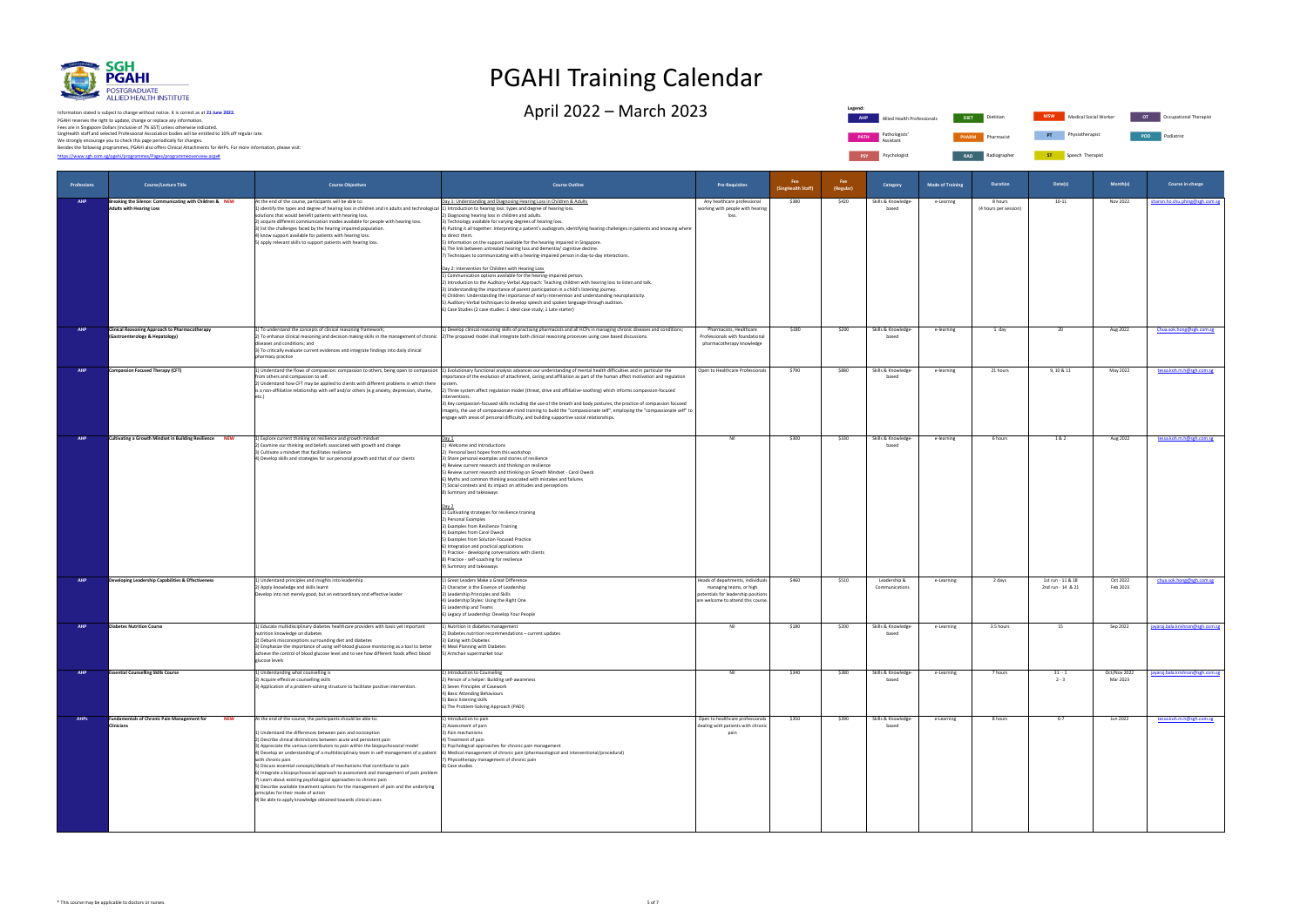

PGAHI reserves the right to update, change or replace any information.<br>Fees are in Singapore Dollars (inclusive of 7% GST) unless otherwise indicated.<br>We strongly encourage you to check this page periodically for changes.<br> Information stated is subject to change without notice. It is correct as at **21 June 2022.**

**Legend: Allied Health Professionals PATH** Pathologists' Assistant **PSY** Psychologist **RAD Radiographer** 

# PGAHI Training Calendar

 $\Delta$ pril 2022 – March 2023 Dietitian Allied Health Professionals Dietitian Allied Health Professionals Dietitian Inc.

| <b>DIET</b>  | <b>Dietitian</b> | <b>MSW</b> | Medical Social Worker | OT         | Occupational Therapist |
|--------------|------------------|------------|-----------------------|------------|------------------------|
| <b>PHARM</b> | Pharmacist       | PT         | Physiotherapist       | <b>POD</b> | Podiatrist             |

**Radiographs** Speech Therapist

| Professions | <b>Course/Lecture Title</b>                                                       | <b>Course Objectives</b>                                                                                                                                                                                                                                                                                                                                                                                                                                          | <b>Course Outline</b>                                                                                                                                                                                                                                                                                                                                                                                                                                                                                                                                                                                                                         | <b>Pre-Requisites</b>                                                                                                                                                                                                                                                              | <b>Fee</b><br>(SingHealth Staff) | Fee<br>(Regular) | Category                       | <b>Mode of Training</b> | <b>Duration</b> | Date(s)                                                    | Month(s)                                                             | Course in-charge                 |
|-------------|-----------------------------------------------------------------------------------|-------------------------------------------------------------------------------------------------------------------------------------------------------------------------------------------------------------------------------------------------------------------------------------------------------------------------------------------------------------------------------------------------------------------------------------------------------------------|-----------------------------------------------------------------------------------------------------------------------------------------------------------------------------------------------------------------------------------------------------------------------------------------------------------------------------------------------------------------------------------------------------------------------------------------------------------------------------------------------------------------------------------------------------------------------------------------------------------------------------------------------|------------------------------------------------------------------------------------------------------------------------------------------------------------------------------------------------------------------------------------------------------------------------------------|----------------------------------|------------------|--------------------------------|-------------------------|-----------------|------------------------------------------------------------|----------------------------------------------------------------------|----------------------------------|
| <b>AHP</b>  | nfluencing Behaviour in Dementia Care Through<br>Person-Centred Approach (Part 1) | 1) Define what it means to be person-centred in a care setting.<br>2) Use person-centred approach to address responsive behaviours of persons with<br>ementia<br>3) Apply the Enriched Model of Dementia to influence behaviour to promote dignity and<br>respect for people with dementia.                                                                                                                                                                       | 1) Experiential Activity<br>2) Unpacking Person-centred Care (PCC) Principles through<br>a) Defining PCC using VIPS framework and<br>Identifying barriers to implementing VIPS in care setting<br>3) Using the Enriched Model of Dementia to address responsive behaviours<br>a) Defining responsive behaviours<br>b) Adopt the Enriched Model of Dementia to explain the responsive behaviours<br>c) Formulate PCC interventions to address the responsive behaviours<br>4) Assessment: Presentation of Case Study<br>a) Apply the Enriched Model of Dementia to influence behaviour to promote dignity and respect for people with dementia | Nil                                                                                                                                                                                                                                                                                | \$580                            | \$650            | Skills & Knowledge-<br>based   | e-Learning              | 11.5 hours      | 1st run:<br>$14 - 15$<br>16<br>2nd run:<br>$16 - 17$<br>16 | 1st run:<br>Jul 2022<br>Aug 2022<br>2nd run:<br>Jan 2023<br>Feb 2023 | matthew.lu.e.y@sgh.com.sg        |
| AHP         | <b>Introduction to Solution Focused Brief Therapy (Part</b>                       | 1) Acquire knowledge of the core skills, mind-set and philosophy of Solution Focused Brief $ 1\rangle$ Overview of history, development, philosophy & mindset of SFBT<br>Therapy (SFBT)<br>2) Appreciate the relevance of SFBT to their clinical practice (specifically within the<br>healthcare setting)<br>3) Develop competence through practical applications of the solution focused model<br>during the course                                              | 2) Basic framework for first session, second session and subsequent session protocol<br>3) Key questioning techniques<br>4) Stages of Solution Building<br>5) Applying EARS process<br>6) Dealing with client setbacks, relapses & challenging situations<br>7) Final review of SF process<br>8) Sharing of participants' experiences in using the skills learnt, focusing on developing competence and confidence in<br>using this approach<br>9) Follow-up coaching including brief review, practice sets, case presentations and reflecting team format                                                                                    | Nil                                                                                                                                                                                                                                                                                | \$560                            | \$620            | Skills & Knowledge-<br>based   | e-Learning              | 12 hours        | $5 - 8$                                                    | Sep 2022                                                             | jayaraj.bala.krishnan@sgh.com.sg |
| AHP         | Introduction to Solution Focused Brief Therapy (Part                              | 1) Learn the process and be able to conduct a second and subsequent solution building<br>2) Be able to use the format and key questioning techniques<br>3) Be able to identify different client patterns of change and be ready with SF tools<br>4) Be able to deal with setbacks and relapses and follow up sessions effectively<br>5) Develop confidence and competence in doing solution focused brief therapy                                                 | 1) Review First Session Process in Solution Focused Brief Therapy<br>2) Objectives and Expectations<br>3) Demo and practice of first session process<br>4) Solution Building for Follow up Sessions: EARS<br>5) Demo and Practice Follow up session<br>6) Common Client Patterns of Change<br>7) Dealing with Setbacks, relapses<br>8) Relapse Prevention Plan<br>9) Demo and Practice                                                                                                                                                                                                                                                        | Healthcare professionals who<br>completed the Introduction to<br>Solution Focused Brief Therapy<br>(Part 1) course                                                                                                                                                                 | \$680                            | \$750            | Skills & Knowledge-<br>based   | e-Learning              | 12 hours        | $3 - 6$                                                    | Oct 2022                                                             | jayaraj.bala.krishnan@sgh.com.sg |
| AHP         | Motivational Interviewing: Foundational Skills                                    | 1) Introduce the theory and foundational skills of motovational interviewing (MI) through 1) Motivational Interviewing: 30 Years of asking questions about change<br>didactic and experiential processes.<br>2) Acquaint with the history of MI and underlying theories and key foundational skills.                                                                                                                                                              | 2) The underlying assumptions, ideas and theories of MI<br>3) What is MI and is not MI<br>4) The Spirit of MI<br>5) The foundational Skills<br>6) Interacting with Change & Sustain Talk<br>7) Working with discord<br>8) Planning for Change<br>9) Exploring cultural considerations for MI                                                                                                                                                                                                                                                                                                                                                  | Nil                                                                                                                                                                                                                                                                                | \$540                            | \$600            | Skills & Knowledge-<br>based   | e-Learning              | 16 hours        | $20 - 23$<br>$1 - 4$<br>$30 - 2$                           | Jun 2022<br>Aug 2022<br>Jan/Feb 2022                                 | jayaraj.bala.krishnan@sgh.com.sg |
| AHP         | Motivational Interviewing: Building Skills                                        | 1) Deepen reflective listening skills<br>2) Listen and interact with change and sustain talk<br>3) Expand working knowledge of motovational interviewing (MI)<br>4) Learn the basics of coding MI practice<br>5) Develop an ongoing personal learning plan                                                                                                                                                                                                        | 1) Importance of MI Spirit<br>2) Four Processes of MI<br>3) Emphasis on Change Talk - Depth, Strength and Momentum<br>4) Work with Sustain Talk and Discord<br>5) Search for the Mechanisms Of Action in MI<br>6) Motivational Interviewing Treatment Integrity code (MITI) 4.2.1<br>7) How to increase proficiency in MI<br>- Working with coded and un-coded transcripts<br>- Reflective practice<br>- Deepening reflections<br>- Fine tuning listening skills                                                                                                                                                                              | Healthcare professionals who<br>completed the Motivational<br>Interviewing: Foundational Skills<br>course.                                                                                                                                                                         | \$450                            | \$500            | Skills & Knowledge-<br>based   | e-Learning              | 7 hours         | $13 - 14$                                                  | Feb 2023                                                             | jayaraj.bala.krishnan@sgh.com.sg |
|             | <b>PEERS Program for Adolescents</b>                                              | 1) Guide mental health professionals, medical professionals, and/or educators on the<br>administration and implementation of the parent-assisted PEERS® for Adolescents<br>intervention in a clinical-type setting.<br>2) Provide a model for an evidence-based social skills treatment for teens in middle<br>school and high school (age 11-18) with ASD, ADHD, Anxiety, Depression and other social<br>difficulties, particularly with respect to friendships. | 1) How to use appropriate conversational skills<br>2) How to choose appropriate friends<br>3) How to appropriately use electronic forms of communication<br>4) How to appropriately use humor and assess humor feedback<br>5) How to start, enter, and exit conversations between peers<br>6) How to organize successful get-togethers with friends<br>7) How to be a good sport when playing games/sports with friends<br>8) How to handle arguments and disagreements with friends and in relationships<br>9) How to handle rejection, teasing, bullying, and rumors/gossip<br>10) How to change a bad reputation                           | Professionals in the mental health<br>or medical field with a degree or<br>certification in the<br>field of psychology or a related<br>mental health field, including<br>B.C.B.A, M.S.W, L.C.S.W, M.A, M.S,<br>M.F.T,M.D, R.N, L.V.N, PhD, Psy.D,<br>Ed.D, M.P.H, S.L.P, O.T, R.T. | \$1,300                          | \$1,440          | Skills & Knowledge-<br>based   | e-Learning              | 21 hours        | $8 - 10$                                                   | Feb 2023                                                             | jayaraj.bala.krishnan@sgh.com.sg |
| AHP         | PEERS Program for Young Adults                                                    | 1) Guide mental health professionals, medical professionals, and/or educators on the<br>ministration and implementation of the PEERS® for Young Adults intervention in a<br>clinical-type setting.<br>2) Provide a model for an evidence-based social skills treatment for Young Adults with<br>ASD, ADHD, Anxiety, Depression and other social difficulties.                                                                                                     | 1) How to use appropriate conversational skills<br>2) How to choose appropriate friends<br>3) How to appropriately use electronic forms of communication<br>4) How to appropriately use humor and assess humor feedback<br>5) How to start, enter, and exit conversations between peers<br>6) How to organize successful get-togethers with friends<br>7) How to be a good sport when playing games/sports with friends<br>8) How to handle arguments and disagreements with friends and in relationships<br>9) How t ohandle rejection, teasing, bullying, and rumors/gossip<br>10) How to change a bad reputation                           | Professionals in the mental health<br>or medical field with a degree or<br>certification in the<br>field of psychology or a related<br>mental health field, including<br>B.C.B.A, M.S.W, L.C.S.W, M.A, M.S,<br>M.F.T,M.D, R.N, L.V.N, PhD, Psy.D,<br>Ed.D, M.P.H, S.L.P, O.T, R.T. | TBC                              | TBC              | Skills & Knowledge-<br>based   | e-Learning              | 21 hours        | $8 - 10$                                                   | Mar 2023                                                             | jayaraj.bala.krishnan@sgh.com.sg |
| AHP         | Personal Well-Being through Mindful Self-Compassion                               | 1) Understand the science of mindful self-compassion<br>2) Motivate self with kindness rather than criticism<br>3) Manage fatigue at work<br>4) Manage transference and counter-transference of healthcare professionals<br>5) Understand Mindful Self-Compassion in Crisis situation<br>6) Practise the art of gratitude and self-appreciation                                                                                                                   | 1) Introduction to Mindfulness and Self-Compassion in workplace<br>2) Science of Mindful Self-Compassion<br>3) Mindfulness Self-Compassion exercises<br>4) Application of the exercises taught with alignment to personal challenging moments encountered at work everyday<br>5) Reflection and sharing of experiences in implementing practices in daily work<br>6) The Art of Gratitude                                                                                                                                                                                                                                                     | Nil                                                                                                                                                                                                                                                                                | \$610                            | \$680            | Skills & Knowledge-<br>based   | e-Learning              | 21 hours        | 4, 11 & 18<br>6, 13, 20                                    | Aug 2022 (Run 1)<br>Oct 2022 (Run 2)                                 | tessa.koh.m.h@sgh.com.sg         |
| AHP         | <b>Positive Leadership</b>                                                        | 1) The case for positive leadership<br>2) How to imbue positive meaning into work and leadership<br>3) The importance of empathy and psychological safety in healthcare<br>4) The importance of positive emotions, energy management and positive energy<br>5) How to give and receive growth-promoting feedback                                                                                                                                                  | 1) The Case for Positive Leadership<br>2) Positive Meaning in Work<br>3) Positive Relationships, including Team<br>4) Psychological Safety and Empathy<br>5) Cultivating Supportive Feedback Culture<br>6) Leading with Emotional and Energy Awareness                                                                                                                                                                                                                                                                                                                                                                                        | Healthcare professionals with<br>leadership position only                                                                                                                                                                                                                          | \$640                            | \$710            | Leadership &<br>Communications | e-Learning              | 14 hours        | 10 & 18                                                    | Jan 2023                                                             | jayaraj.bala.krishnan@sgh.com.sg |
| AHP         | Recognising and Managing Cognitive Issues in the NEW<br>Elderly                   | caused by different factors<br>Alzheimer's Disease)<br>3) Understand the common symptoms & presentation<br>4) Appreciate an overview of management strategies for some of the common cognitive [5] Case discussion                                                                                                                                                                                                                                                | 1) Define and identify common cognitive impairments in elderly population which can be 1) What are the common cognitive impairments in elderly population which can be caused by different factors?<br>What are the symptoms of Mild Cognitive Impairments & Dementia?<br>2) Know the common diagnostic criteria for Mild Cognitive Impairments & Dementia (e.g.,  3) What are the other factors (e.g., delirium, geriatric depression & anxiety, etc.) that can cause cognitive impairments in<br>elderly population?<br>4) What are the common management strategies?                                                                       | Open to Healthcare Professionals                                                                                                                                                                                                                                                   | \$140                            | \$150            | Skills & Knowledge-<br>based   | e-Learning              | 3 hours         | 20                                                         | April 2022                                                           | tessa.koh.m.h@sgh.com.sg         |